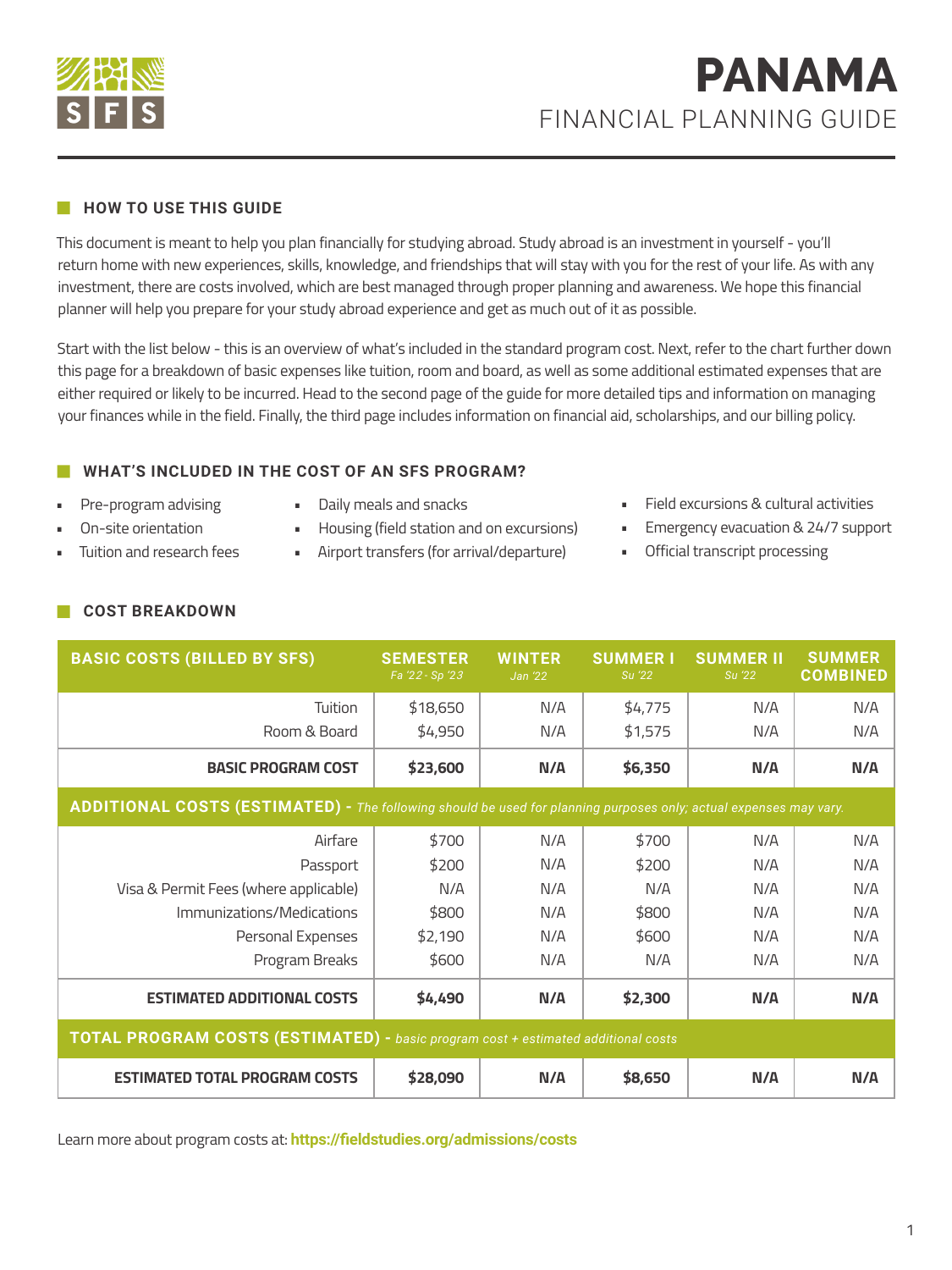## **FINANCES IN THE FIELD**

**LOCAL CURRENCY:** US Dollar (USD) – officially Panamanian Balboa (PAB), but not commonly used

**PREFERRED MEDIUM OF EXCHANGE:** Cash is the most commonly accepted method of exchange, but a small number of local establishments do accept ATM and credit cards. You will not be able to depend on credit cards for your regular spending money. Plan to carry a mix of smaller denominations (\$1, \$5, \$10, \$20).

**UPON ARRIVAL:** You should arrive in Panama with \$500 USD worth of cash. Small bills (\$20, \$10) are more widely accepted in Bocas. It is nearly impossible to receive change for bills larger than \$20 unless you are at a grocery store. It is also beneficial to bring \$1 bills or \$5 bills (perhaps \$50-100 worth) to pay for taxis and souvenirs from small establishments.

**ATM ACCESS:** There are ATMs available in town for foreign debit cards. An ATM card or credit card with pin code (preferably Visa) is the best option.

Without an ATM card, there is no other way to withdraw money in Bocas. Be sure not to have an ATM card with a pin number greater than 4 digits. The ATMs here will not recognize pin numbers greater than 4 digits. ATMs can run out of cash on weekends and during holidays, so plan accordingly!

**PROGRAM-SPECIFIC TIPS/REMINDERS:** We require that each student leave at least \$100 in the safe at the SFS Center for medical emergencies, in addition to paying a \$60 room deposit upon arrival (which will be refunded at the end of the semester). Please come prepared to leave \$160 in the safe at the Center.

**CREDIT CARD REQUIRED:** All students are required to bring a credit card with a limit of at least \$3,000 in case of emergencies. MasterCard and Visa are the most commonly accepted cards internationally.

#### **TALK TO YOUR BANK:**

- Be sure to notify your bank(s) and credit card companies that you will be travelling internationally. Be specific and include all locations where you will travel, including layovers!
- Ask your bank about whether or not they will charge you international fees when using your debit/credit card. If they do, you might consider using a bank that does not, if you plan to use your card often throughout the program.

**SAFE:** We have a small safe on-site, only accessible by SFS staff, where student valuables (passports, cash) can be secured.

#### **TRAVEL SPENDING TIPS:**

- Given the unreliability of ATMs, it is recommended to use a credit or debit card for higher-priced items (such as souvenirs) whenever possible so that your cash lasts longer.
- Plan to carry a mix of denominations, smaller denominations are often most widely accepted.
- Travel with cash in excellent condition, meaning clean, unwrinkled, unmarked, and with no tears.
- Personal checks are not accepted internationally.
- Since you will not have consistent access to an ATM, it is recommended to withdraw larger sums at a time so that you can have a supply on hand for a few weeks at a time.